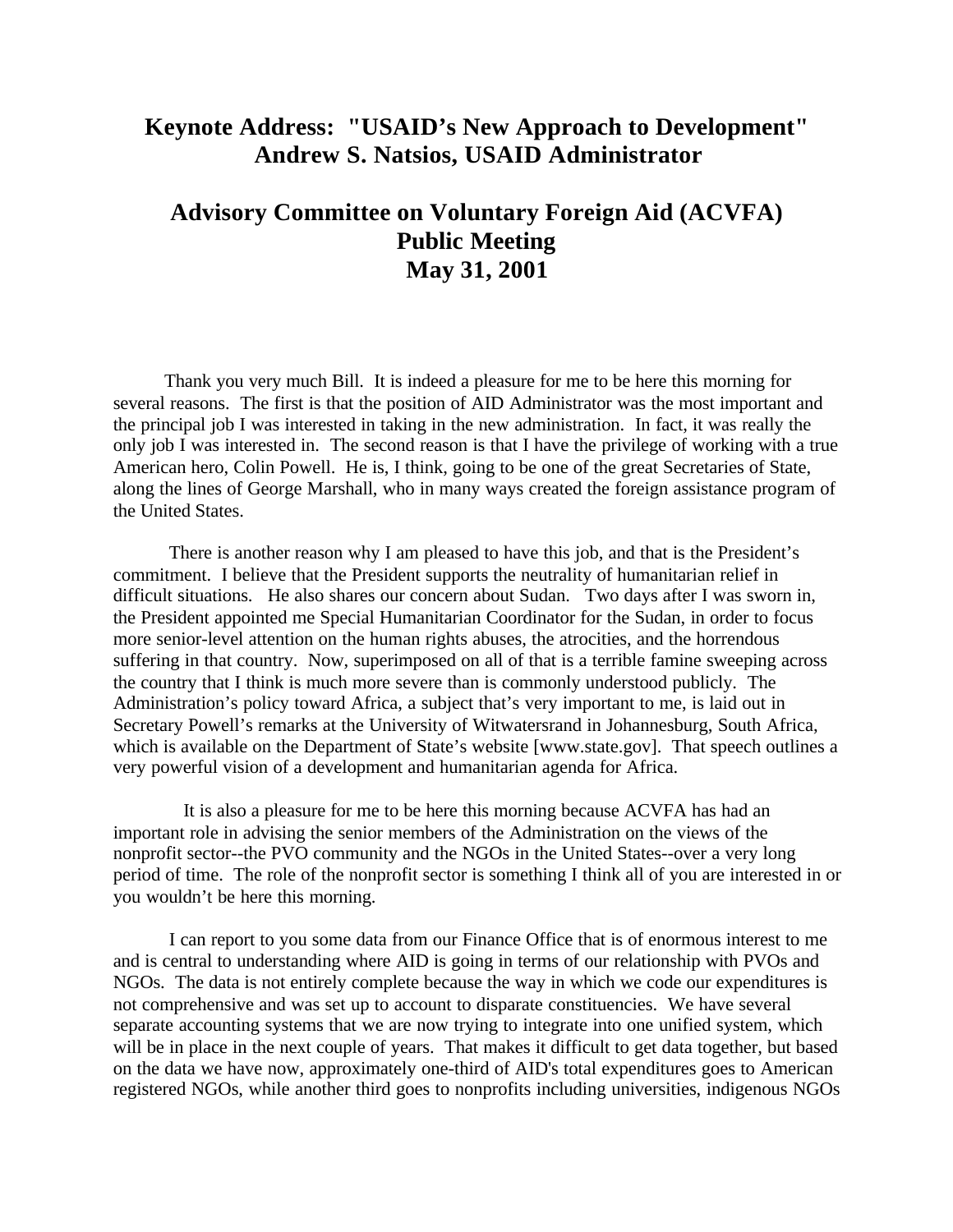and other organizations, such as labor unions and cooperatives. The AID missions provide a good deal of funding to local NGOs that have no western or international base. The nonprofit sector is important to me, and obviously to AID, because we spend two-thirds of our budget on it. In contrast to the European countries, which have a different set of budget pressures, we do a large amount of our work through NGOs.

On my trip with Secretary Powell to Mali, South Africa, Uganda and Kenya, I met with three groups of people in each country: the AID staff, the NGO community, and religious leaders. I think the religious vision, regardless of which tradition you are in, is a very powerful force in the developing world, and we need to recognize that and work with it. It is the western world that has become secularized. The developing world is not a secular culture. I had some useful and powerful conversations with religious leaders in Africa about the AIDS pandemic, about how they are grappling with it from a theological standpoint, from a philosophic standpoint, and at the church and mosque level. They are deeply engaged in combating the spread of this horrendous pandemic.

There are two principal characteristics that mark the post-Cold-War world. We haven't yet characterized, in a positive sense, the period that we are in the middle of right now. The two characteristics are: **globalization -** the intersection of national economies with the international economy of the new global trading system. The increase of the NGO community worldwide and its linkage with AID is also a phenomenon. For example, thirty years ago AID dealt with twenty NGOs. Today, we deal with two hundred, so there has been a tenfold increase in AID's interconnection with the NGO world. It was my world, now it is your world – our world together, I guess.

The second characteristic is **conflict**. I asked the staff at PPC [the Bureau for Policy and Program Coordination] to research how many of the seventy-five countries that have AID missions experienced some form of conflict, major conflict. Two-thirds of the seventy-five missions had major conflicts in the last five years--two thirds! These conflicts are setting back the development process dramatically, because one civil war in one year can do as much damage as an earthquake. The infrastructure is destroyed, hospitals and schools are demolished and the educated people--that is, those who are most mobile--flee and don't return. So the damage being done to the societies by these conflicts is incalculable. While AID has been doing lot of conflict prevention work, it has not been raised to a high level, and I hope to do that over the next four years.

We have announced the four new pillars that I talked about in my congressional testimony, and that I will be discussing even more in the coming months. Where do the four pillars come from? They actually go back to Harry Truman's second inaugural address to which a career civil servant added four points that basically became our foreign aid program. Those four points became the four pillars. Former AID Administrator Peter McPherson also had four pillars that were not quite the same as Harry Truman's or mine. Peter McPherson's were the instrumentalities by which we do our work; mine focus on the substance of what we do. There is a reason why we are reviving the notion of four pillars. When we try to explain what NGOs and PVOs do, what AID does in the developing world, it generally is so complicated that no one can understand or remember what we are talking about. We haven't gotten our message out to the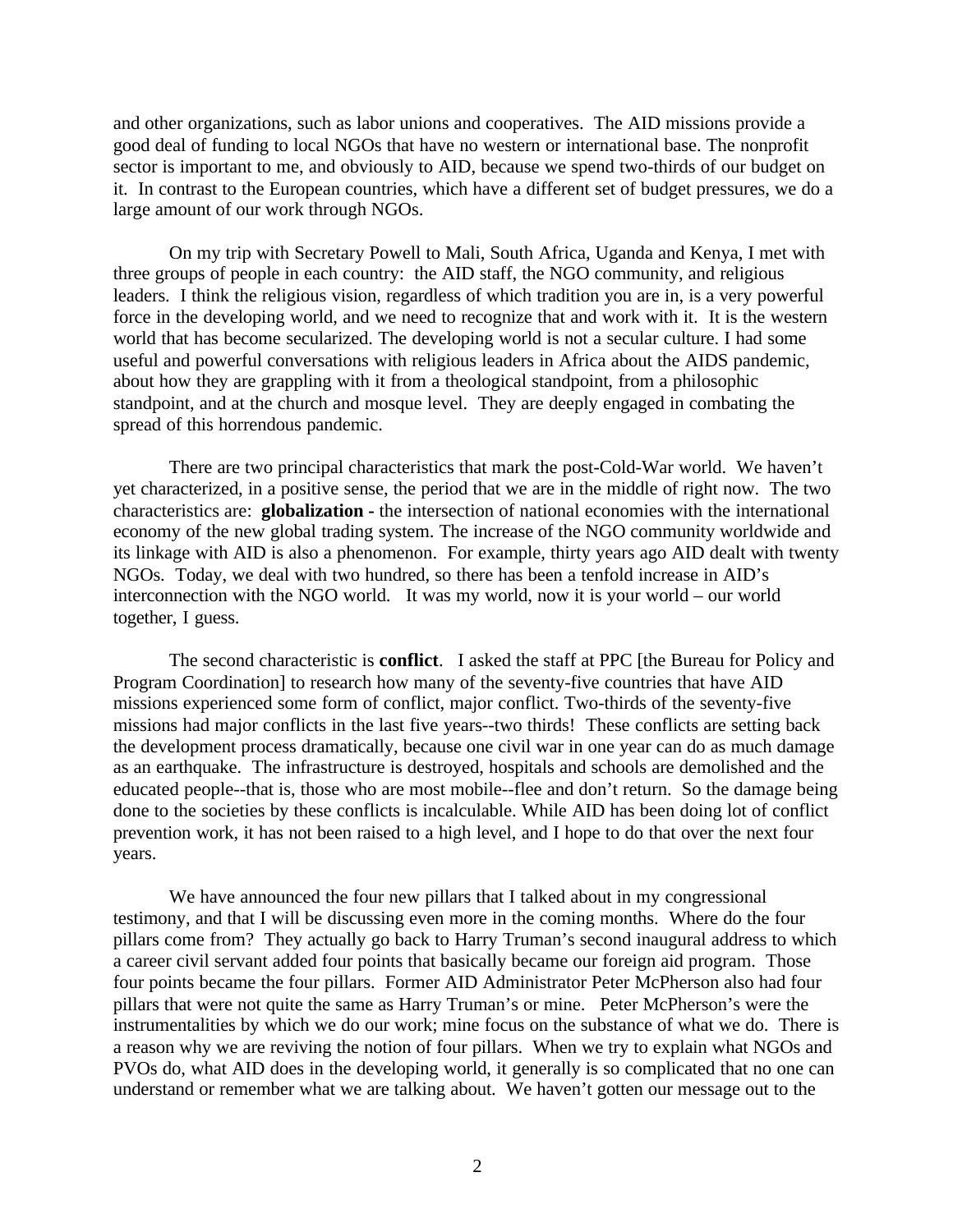American people. We certainly haven't done that as well as we could in AID. The four pillars are an attempt to simplify, for public purposes, what we are doing into four areas. Three of them are sectoral; one of them is a way of doing business, and I will talk about that in a few minutes. We are attempting to begin the process of reorganizing the Agency's structure centrally around these four pillars. The budget and finance system and our programming system will be organized around them. In addition to making our work more effective, the idea is that any AID employee anywhere will be able to say clearly and very quickly in two sentences what we do. Even if we simplify and therefore distort to some degree, it will be helpful for the purpose of explaining to the American people, to the Congress, and to the world what we do in terms that are much easier to remember, to conceptualize, and to focus our attention on. Does that mean we are dropping things we are doing? No, it does not. We have a large Global Bureau now, with a lot of expertise, but there is general agreement that it is too big. We are going through a debate right now as to how it might be changed to better reflect what we do.

What are the four pillars? The first pillar is Global Health. What does that include? It includes HIV/AIDS, infectious disease, women's reproductive health, population programming, child survival, nutrition, micro-nutrition, public health, water and sanitation – all of those issues will be in this new bureau. And there is general agreement, I think, that having a Global Health Bureau makes sense.

There is a second area that I want to put increased attention on. We can do our development work, but if there is not economic growth there isn't going to be an elimination of poverty. Poverty, after all, is a function of people's livelihoods being too small. Unless we change family incomes or livelihoods, people will remain poor. We can't decrease poverty without economic growth. Some people would argue as [Georgetown University professor and former USAID Deputy Administrator] Carol Lancaster does in her book [*Aid to Africa: So Much To Do, So Little Done*] that we should turn over the economic growth function from AID to the World Bank. The World Bank and the other multilateral lending institutions do not do development work in the same way that AID does. They may work with us; but they are banks, their function is to lend money. There are lots of things you have to do to prepare countries to trade that banks don't do. AID trains countries' finance ministries and their trade offices on how to enter the global trading system. If you ask African heads-of-state what they most want, it's to get into the global trading system to bring wealth into their countries.

But, if you just increase growth without some redistribution, you will still have poverty. We know from the work we do and the studies that have been done that how you do development can profoundly affect how income is distributed among different populations. The World Bank did a study some years ago that showed that Asian countries have invested in rural infrastructure and thus have a more even distribution of wealth than Latin America has, for example. In Brazil, as of a few years ago, ninety percent of people in the cities had electricity, compared with only ten percent in the rural areas. In Thailand in the same time period, sixty percent of the urban population had electricity, and forty percent of the people in the rural areas had it. Why? In Asia, investment in rural areas was seen as necessary. We know that investment in infrastructure in schools, roads, electricity and water profoundly affects income levels, livelihoods and development in rural areas. So, we have a role to play--AID has a role to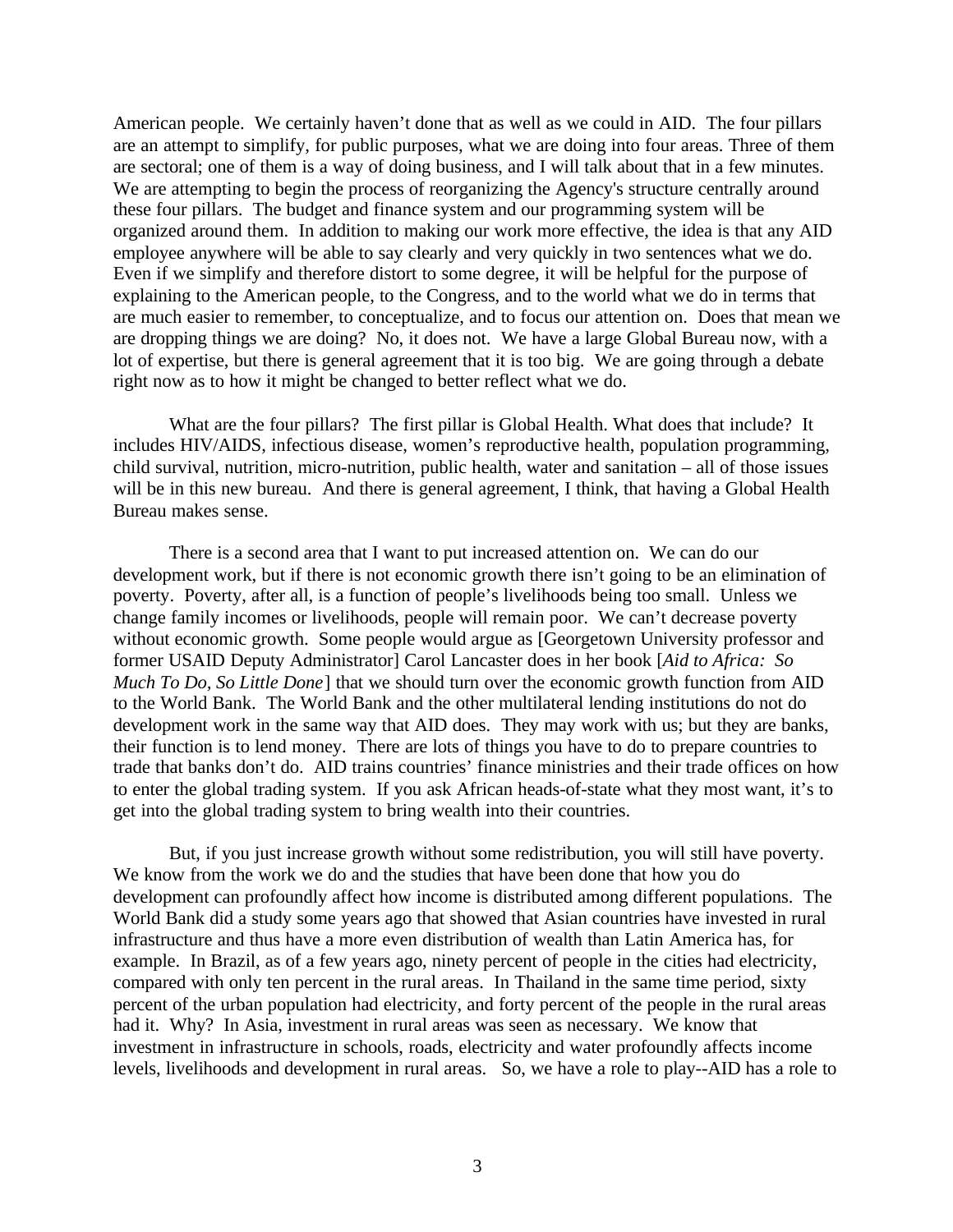play, all of you have a role to play, in my view--on the economic development side. And thus, the second pillar is Economic Growth and Agriculture.

The second area of emphasis in that pillar will be agriculture, which has been neglected at AID for many years. In 1985, the budget for agriculture--this is in 1985 dollars; it would be even more now--was 1.3 billion dollars. This year, it's three hundred million dollars--a drop of almost a billion dollars in funding in that account. That is a bigger drop than in almost any other AID account. You cannot deal with the income disparity between the wealthy and the poor; you cannot deal with the problem of poor people, particularly in Africa and South Asia; you cannot deal with food security, hunger and malnutrition, unless you invest in agriculture. Agriculture doesn't just mean seeds or soil conditions, it means rural roads to move surpluses around, it means developing world markets, and connecting rural surpluses with port facilities to ship excess grain out.

For example, Mali, which had very high rates of malnutrition for thirty years, last year produced a half-million dollar surplus among small holders in maize. The agricultural development program in Mali, supported by the Rockefeller Foundation, AID and other donor countries, changed a country that suffered from chronic malnutrition to a country of substantial surplus. This contrasts starkly with other countries in the region that have gone from food surpluses to deficits because of poor agricultural development policies. We know that rural investment works, we know it makes a difference, so I am going to put much more focus on agriculture and economic growth than we have had in the past. It will be focused to attempt to address the income disparity problem, to invest in rural areas.

The third pillar is the Conflict Prevention, Democracy/Governance and Humanitarian Response function. Now, how we will organize this Bureau is a debatable question. Some of the democracy/governance people think this function should be in a different bureau. There is a fairly red-hot debate on both sides of the issue. I am hearing from Mission Directors and the private sector community as to how we should structure this function. Let me just say, conflict prevention does not mean stopgap measures two weeks before a civil war or genocide starts. Conflict prevention means, for example, that you design your program to balance resources in a country to avoid situations where anger and rage build up because of great disparity in wealth. There was a study that I am not sure I agree with, that attributed the Rwandan genocide in part to the fact that President Habyarimara focused all of the resources of the central government on his prefecture, and the anger in the rest of Rwanda contributed to the genocide. It would be difficult to prove this, but it is a disturbing concept. In some way we all participated tangentially in one of the most horrific events in the last fifty years in the world, the genocide of Rwanda, an event I will never, ever forget.

We need to do a better job in focusing on those things that we do that have conflict implications to them. We know there are traditional conflicts--actually going back to biblical times--between pastoralists and sedentary agriculturalists. These conflicts continue, and there are disputes over water resources in Jordan and elsewhere in the Mideast. One of the reasons AID is investing in rural infrastructure in the water deficit areas in the Mideast--putting in waste water treatment, water treatment plants, and water systems--is that water will be a source of conflict later even if there is a peace settlement--and I pray there will be a peace agreement. I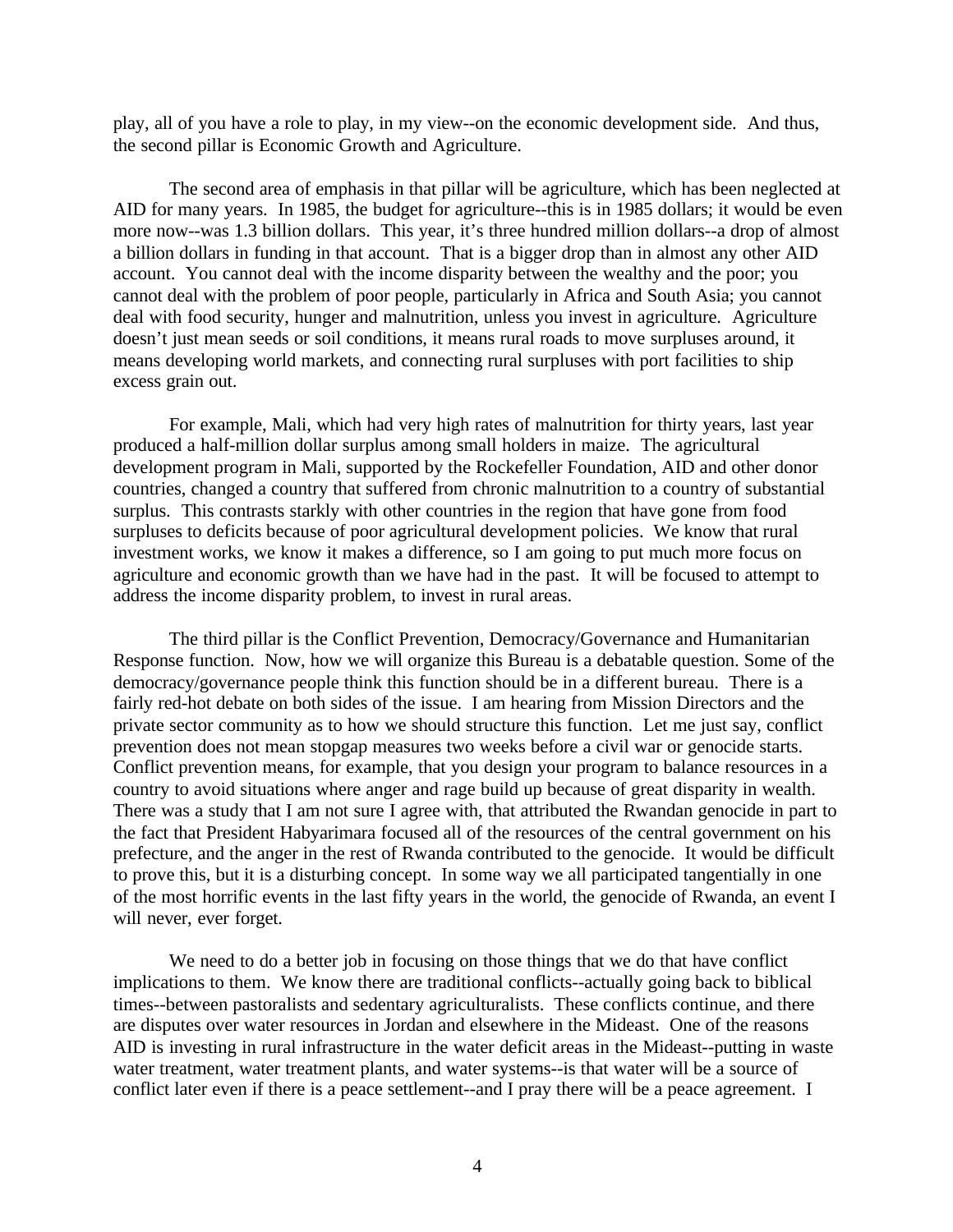see the infrastructure project in water and waste water treatment that AID has been running for some time now as a function of conflict prevention in the future. So do not think of that term in a narrow sense.

We are also using the term "developmental relief" because once again we have not dealt very well, in my view, with the relief-to-development continuum posited by Mary Anderson and Peter Woodrow, who wrote the book *Rising from the Ashes - Development Strategies in Times of Disaster*. That book and Fred Cuny's book *Disasters and Development* argued several years ago that we needed to connect the two. I'm connecting humanitarian response and development in developmental relief. What does that mean? It means putting developmental initiatives inside relief programs.

For example, if we are going to do a seed program, we improve varieties of seed that will increase production levels beyond what they were before whatever caused the seed problem in the first place, whether there was a drought or civil war or some collapse of the agricultural system. There are lots of things we can do. I see Charlie MacCormack here from Save the Children. One of my favorite programs was a million dollar grant our Office of Foreign Disaster Assistance (OFDA) gave Save the Children to re-dig the irrigation ditches in the richest agricultural area in Somalia in the middle of the civil war. And Charlie's staff asked if the ditches could be extended. I said, absolutely, do it. You mean you want to actually extend an irrigation project beyond where it was before the war started? And that's exactly what happened. The farmers who participated ultimately benefited from that program, which was both reconstruction and agriculture, and it was done with an OFDA cash grant. At the time, some people said that Congress would never agree. I mentioned it to Congress and they said why wouldn't you do that? It makes enormous sense. So, the term is developmental relief. Of course, there are certain things we can't do with OFDA grants. We are not going to be able to rebuild the curriculum of the school system, for example. If you submit a grant application for that, it would not be approved. But development initiatives can be built into OFDA grants.

 The final pillar is the Global Development Alliance. Linda Morse, AID's Acting Assistant Administrator for Europe and Eurasia, will be talking about that in more depth later today. I have often thought that because of the profound change in the last ten years in the source of money flows into the developing world, we need to focus more attention on linkages, partnerships, and alliances. You can use any of those terms. I like to use a term that our economists at AID, the few that are left unfortunately, don't like very much. We will hire more economists. They will tend to get upset when I use this term, but conceptually it is a very useful term. And that is that AID should think of itself in the future as a venture capital fund. We are not going to do all the things that venture capital funds do. AID tends not to take many risks nowadays because we suffer so much criticism when things fail. But there are some things we've done that have been spectacularly successful, and some that haven't worked. If you want to have an agency that innovates, you are going to have to have some failures. I've told that to Congress and I'm going to say it again. We are going to try some things that won't work and we will try some other things that will work very well for small amounts of money.

For example, Hernando DeSoto's institute on the informal sector in Peru was onehundred-percent AID funded. People don't know that or they'd talk about it. That's where he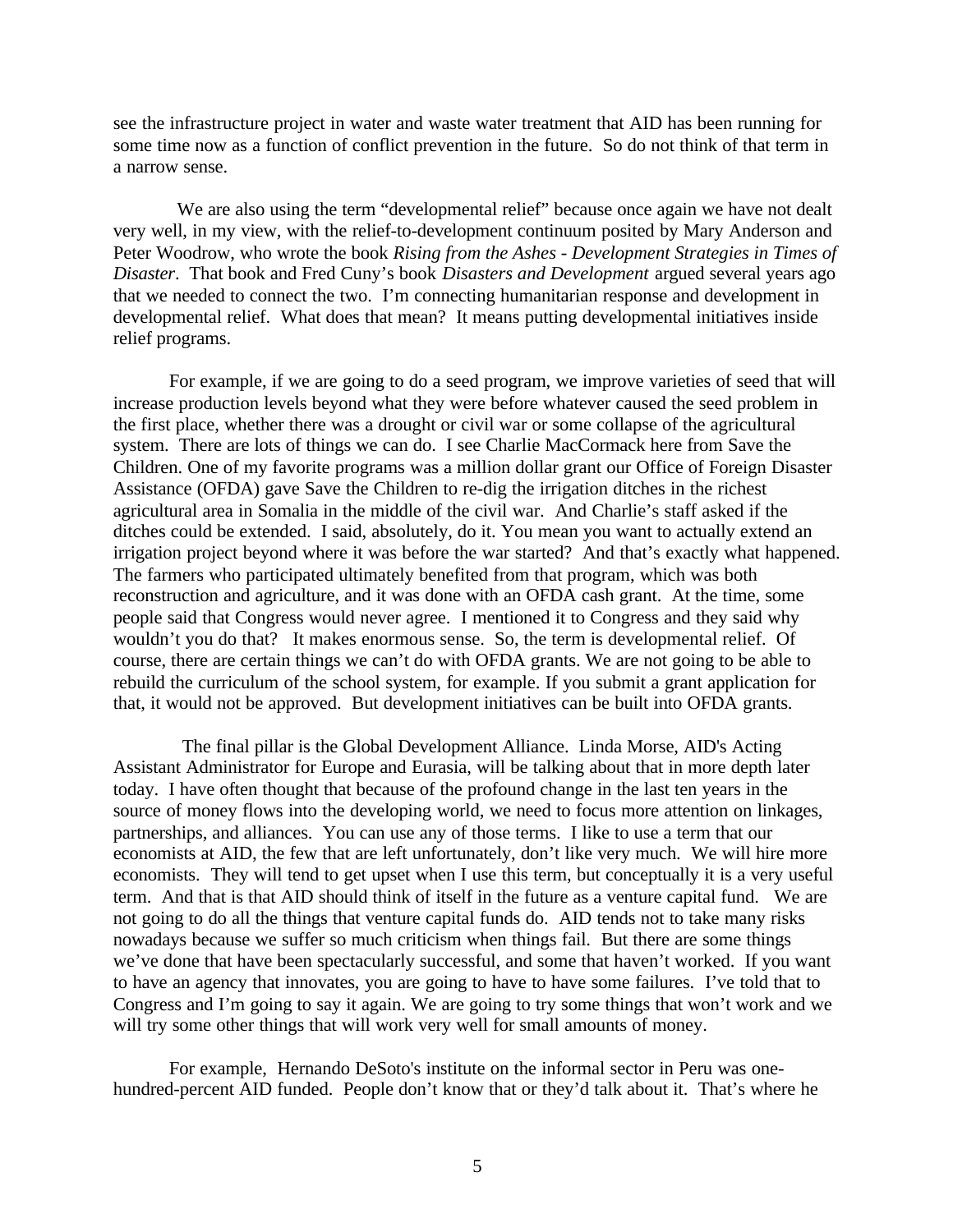started, with AID. Now that was a small investment by the AID mission in Peru many years ago that has caused a revolution in Latin America. DeSoto's group just briefed Hosni Mubarak on the informal sector in Egypt. Aerial photographs showed that houses were being built on agricultural lands. The problem was that all those settlements were illegal and the people had no equity in their houses. Since they didn't own titles, people couldn't transfer the houses. This affects the investment of the country as well as the disparity of wealth in the country. The idea of stimulating the economy through the informal sector started with an AID investment fifteen years ago, and it has been a spectacular success. We are talking with Hernando about how we can expand this to other countries that have the same dysfunctional regulatory system over smallholder property.

So, we are going to focus more on how we can make investments with NGOs and PVOs, with private markets, with foundations. There are a lot of new hi-tech foundations, not quite as big as they were eight or ten months ago when the stock market was doing better, but there still is a lot of money in those accounts and many of those foundations want to work with us. The Bill and Melinda Gates Foundation has placed a senior health person in AID, and Gates Foundation money is being programmed alongside our money in that sector. That's how Bill Gates wanted it. He doesn't want to have a field organization. He wants to program through existing mechanisms, and I know he is working with the NGO community as well. You will hear more about the Global Development Alliance later in the program. That is the fourth pillar. We are debating now how to structure it to inform AID's work. We do these alliances now. We just don't do them in terms of scale and in terms of systematizing AID's investments and expertise. We have developed a dozen very successful partnerships using this model. We have not done it on a very large scale and that's what we propose to do now.

 I would like to say something about terminology. I am not going to use the term "sustainable development." That is an arcane term that only NGOs and PVOs, AID staff, and UN agencies know. The rest of the world doesn't know what we are talking about. If you have to explain it, you have already lost the battle. If you say you are doing global health programs, people know what that is; everybody knows what health means in a general sense. When you say conflict prevention, intuitively people know what that means: you want to stop wars that are already started, you want to prevent them from happening. If you have to constantly explain what the terms mean, you are walling out the American people, and the media, and people in the private sector. The word "development" in the United States means raising money for private charity. That's what that word means. You and I know what we mean by it, but it is just not a term that makes it easy for other people to understand what we do. If you explain that we do economic growth, we do agriculture, we do environmental programs, we do micro-enterprise programs, we perform all of these different functions, people intuitively know what we do. I am going to focus our attention more on what we do, rather than use these generic terms that I think are difficult for people to understand.

 The final thing I want to say has to do with our central management systems. I am very interested in management as a pure science. I think part of the reason that Congress--in both parties across ideologies--has had trouble with AID is that we have not focused enough attention on our central management. Our procurement systems, our personnel systems, our financial accounting systems and our management information systems are not functioning well. Now is